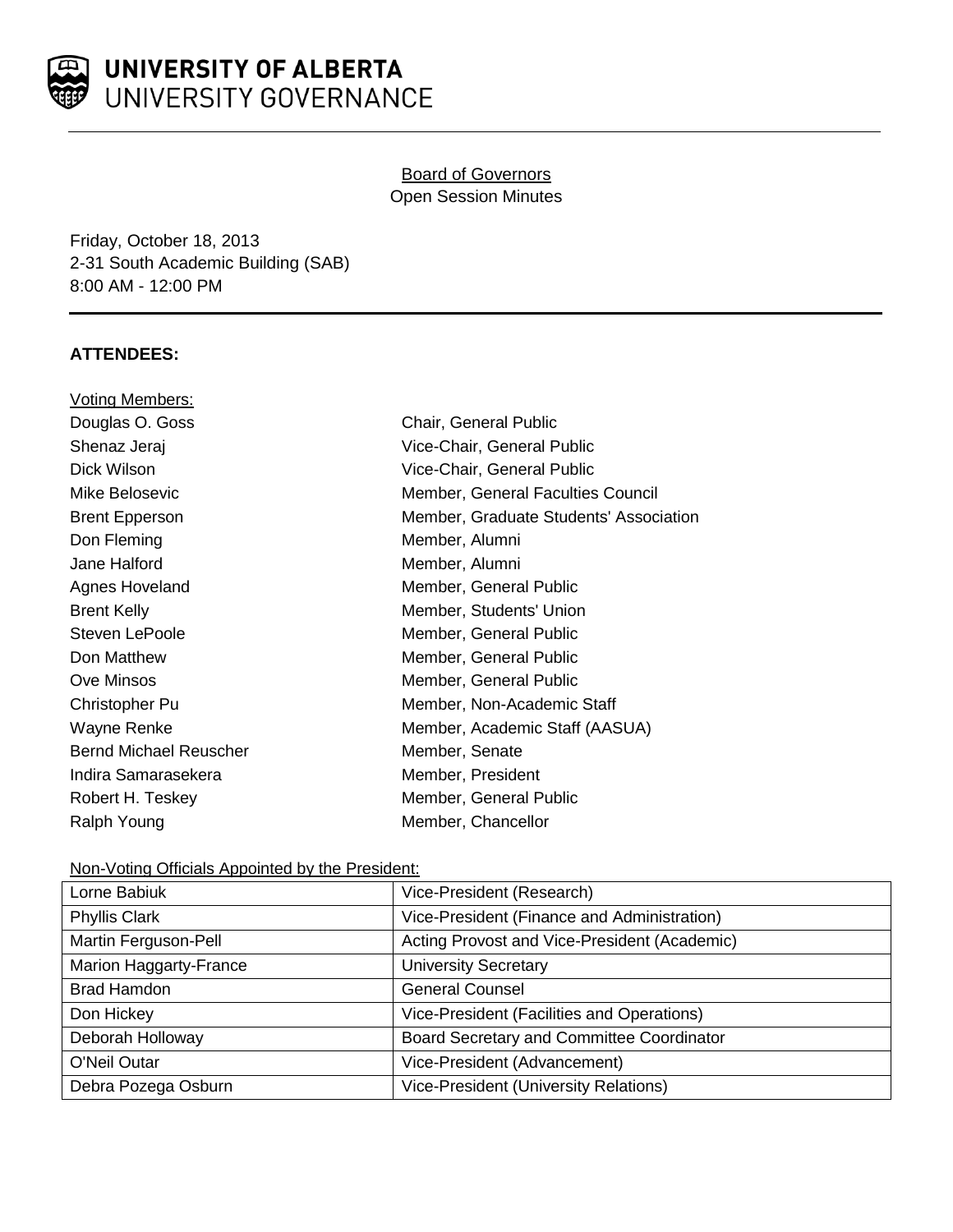| ∴olleen Skidmore ∶ | Vice-Provost and Associate Vice-President (Academic) |
|--------------------|------------------------------------------------------|
|                    |                                                      |

**Regrets** 

| <u>_____</u>   |                                                        |
|----------------|--------------------------------------------------------|
| Christopher Pu | Member, Non-Academic Staff                             |
| Marcia Lang    | <sup>1</sup> Senior Strategic Advisor to the President |

| Presenter(s):         |                                                                                                      |
|-----------------------|------------------------------------------------------------------------------------------------------|
| Douglas O. Goss       | <b>Chair, Board of Governors</b>                                                                     |
| Indira Samarasekera   | President and Vice-Chancellor, Office of the President                                               |
| Martin Ferguson-Pell  | Acting Provost and Vice-President (Academic), Office of the<br>Provost and Vice-President (Academic) |
| Don Matthew           | Member, Board of Governors                                                                           |
| Dick Wilson           | Member, Board of Governors                                                                           |
| Robert H. Teskey      | Member, Board of Governors                                                                           |
| Agnes Hoveland        | Member, Board of Governors                                                                           |
| Ralph Young           | Chancellor, Senate                                                                                   |
| Petros Kusmu          | President, Students' Union                                                                           |
| <b>Brent Epperson</b> | President, Graduate Students' Association                                                            |
| Don Fleming           | Member, Board of Governors                                                                           |
| Jane Halford          | Member, Board of Governors                                                                           |
| Wayne Renke           | Member, Board of Governors                                                                           |
| Christopher Pu        | Member, Board of Governors                                                                           |
| Mike Belosevic        | Member, Board of Governors                                                                           |

# Staff: Deborah Holloway, Board Secretary and Manager of Board Services

# **OPENING SESSION**

1. *Chair's Session*

*Presenter(s)*: Douglas O. Goss

## 1.1 Call to Order and Confirmation of Quorum

Ms Holloway confirmed that the attendance constituted quorum. The Chair called the meeting to order at 8:00 a.m.

## 1.2 Approval of Open Session Agenda

Documents before members are contained in the official meeting file.

The Chair noted that the Information Report from the Association of Academic Staff University of Alberta would be moved into the Closed Session.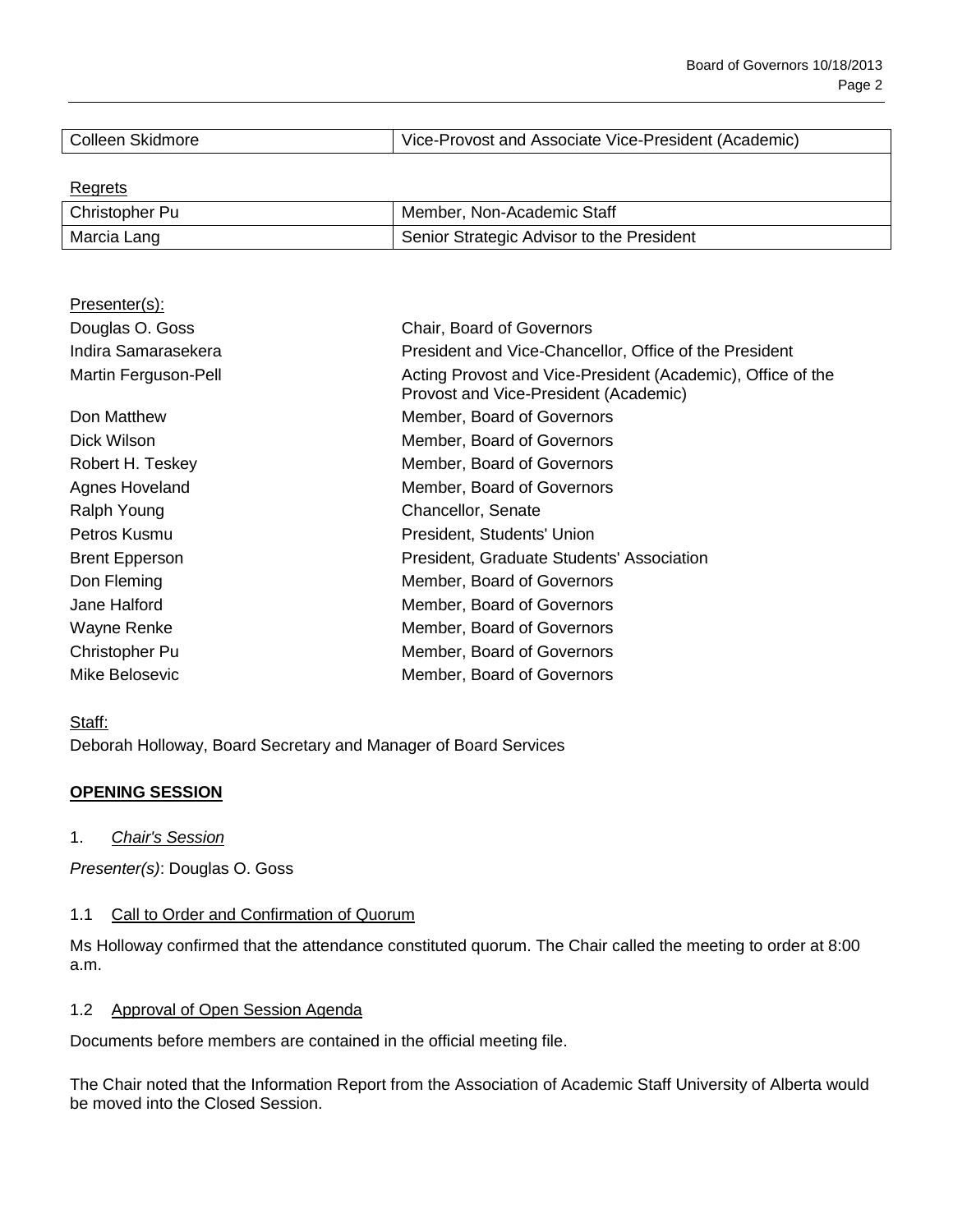The motion was moved and seconded, as amended

THAT the Board of Governors approve the Open Session Agenda, as amended.

**Carried**

## 1.3 Conflict of Interest - Opportunity for Declaration related to Agenda

The Chair made note of the following:

- The University of Alberta has policy and procedure in place for Conflict of Interest and Conflict of Commitment, and Board members make annual disclosures.
- In addition, Board members must declare any conflict related to the Board Agenda of each meeting and, in the event of such conflict, absent themselves from the discussion and voting on the item.
- The Post-Secondary Learning Act, Section 16(5) states that: The members of the board must act in the best interests of the university.

The Chair invited members to declare conflicts of interest related to the Open Session Agenda of the meeting. The Chair observed no declarations and declared that the question was duly asked and answered.

#### 1.4 Chair's Remarks Board of Governors' Fund for Excellence

The Chair welcomed members to the first Board Meeting of the 2013-14 Governance year. He also welcomed Steven LePoole to his first meeting as a public member of the Board.

The Chair then introduced the Board of Governors' Fund for Excellence. The Fund is intended to support of the strategic vision members of the Board agreed to at the planning retreat in April 2013. The fund is to be used at the discretion of the President in support of excellence across the University. In these budget constrained times flexible funds are scarce and could make a significant impact in advancing the change agenda. The funds may be used for:

- Cross-disciplinary and/or multi-faculty research and education collaborations
- Professional development for academic and student leaders
- Investment in critical fields that are in the nascent stages of winning philanthropic, government, sponsored research, or other revenue support.

The Chair noted that he had launched the fund with a donation of \$25,000 and encouraged all current and past members of the Board to participate in the fund in hopes that there will be 100 percent participation each year. He asked Mr Outar to send invitations to participate to all current and past members of the Board.

Each June, as part of the President's Report to the Board, the President will provide an overview of how the funds were utilized. Donors also will receive an annual letter from the President providing a written description of how the funds were used and inviting additional support.

#### Presentation by Jeff Melanson, President, The Banff Centre

Mr Melanson provided a presentation regarding Banff Centre Strategic Plan, and the role of the Lougheed Leadership Initiative partnership with the University of Alberta.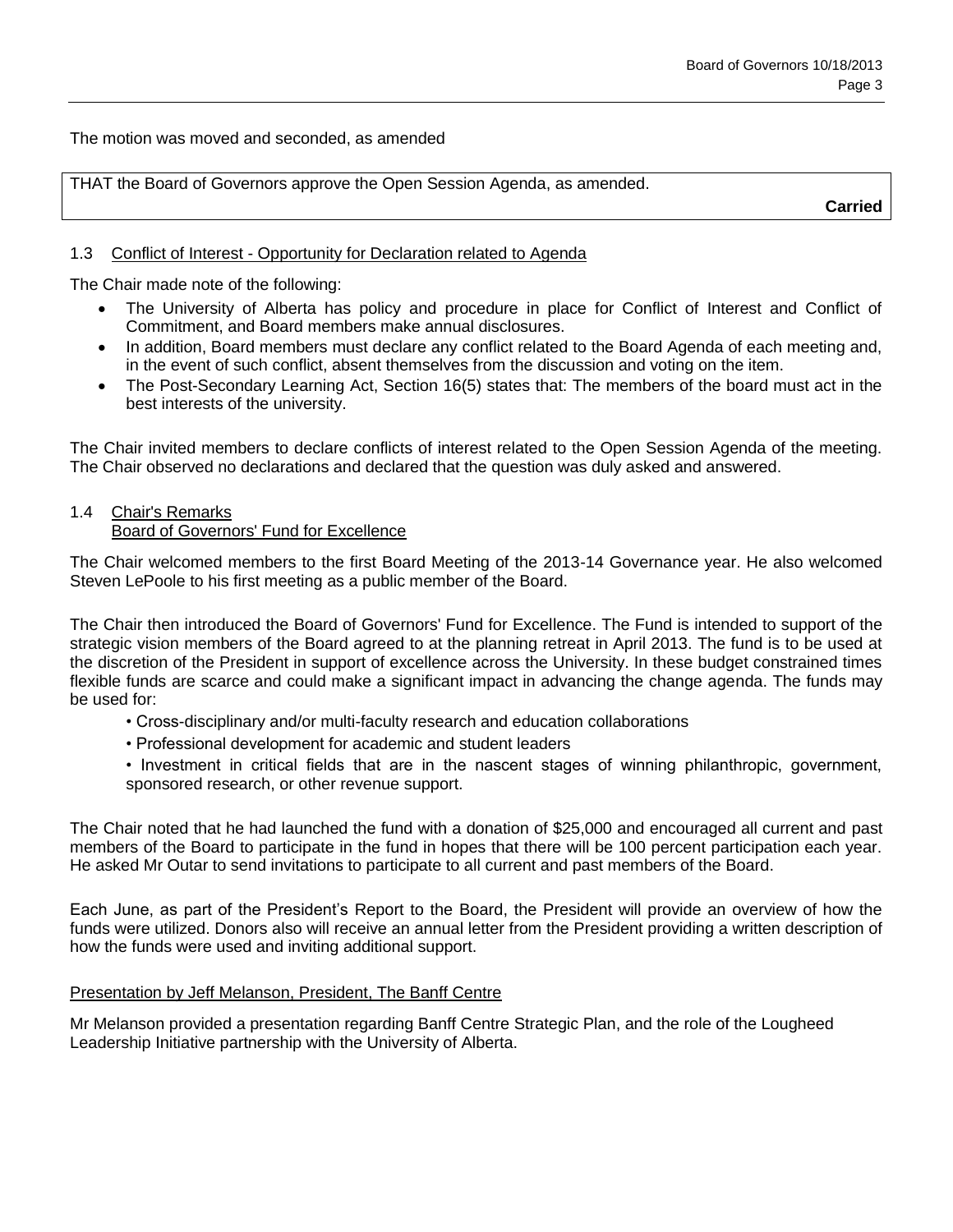## 2. *Report of the President*

Materials before members are contained in the official meeting file.

## *Presenter(s)*: Indira Samarasekera

In addition to her written report the President addressed the following items:

• She congratulated Doug Goss, Chair of the Board of Governors, who had recently been awarded the Alberta Order of Excellence, Alberta's highest honour.

• The *Dare to Discover Report Card* for the Academic Year 2012-2013 was presented to members. The President reviewed the vision, cornerstones and aspirations contained in *Dare to Discover*, and noted the importance of benchmarking achievements against those of our peers. She addressed each of the four cornerstones individually, highlighting various strategies, activities and outcomes. The Report Card is available online at:

[http://www.president.ualberta.ca/en/~/media/Office%20of%20the%20President/Images/D2DReportCard-2012-](http://www.president.ualberta.ca/en/~/media/Office%20of%20the%20President/Images/D2DReportCard-2012-13.pdf) [13.pdf](http://www.president.ualberta.ca/en/~/media/Office%20of%20the%20President/Images/D2DReportCard-2012-13.pdf)

• The President provided an update regarding the three-year action plan arising from the Board of Governors Change Agenda. The plan consists of four main strategic objectives, guided by an overall commitment to the University's core mission and excellence. Those objectives are:

Objective #1: Academic transformation

- Build a stronger, more vibrant graduate research culture and continue to make the case that graduate institutions require differentiated funding models.
- Take greater advantage of opportunities for collaboration and cooperation between faculties to reduce duplication and leverage common or related strengths—both in terms of academic programming and administrative management of faculties.
- Ensure that the University engages in active and efficient processes of program elimination and renewal. Adding new programs is critical but so is eliminating programs and courses which are consistently under-enrolled.
- Ensure that faculty review processes play an instrumental role in enhancing excellence in our research performance, revenue, and impact.
- Continue to grow in areas of excellence and expand student opportunities and support research advancements in those areas.

Objective #2: Sustainable financial models

- Compensation. The recommendations of the Renaissance Committee will be of great importance in this area.
- Revenue generation and sharing. A Government initiative: Results-based review.
- Exploring options related to tuition.
- Philanthropy.

Objective #3: Efficient administration

- Seek innovative ways to find administrative efficiencies.
- University of Alberta expenditures on administration are not out-of-line—they fall below the ministry's guideline of 5%.

Objective #4: Culture change

 At the senior leadership team retreat in late August, the President, Vice-President, and Deans committed to a new level of transparency and communication to ensure that faculty, staff and students feel informed and have the tools they need to participate meaningfully in consultations.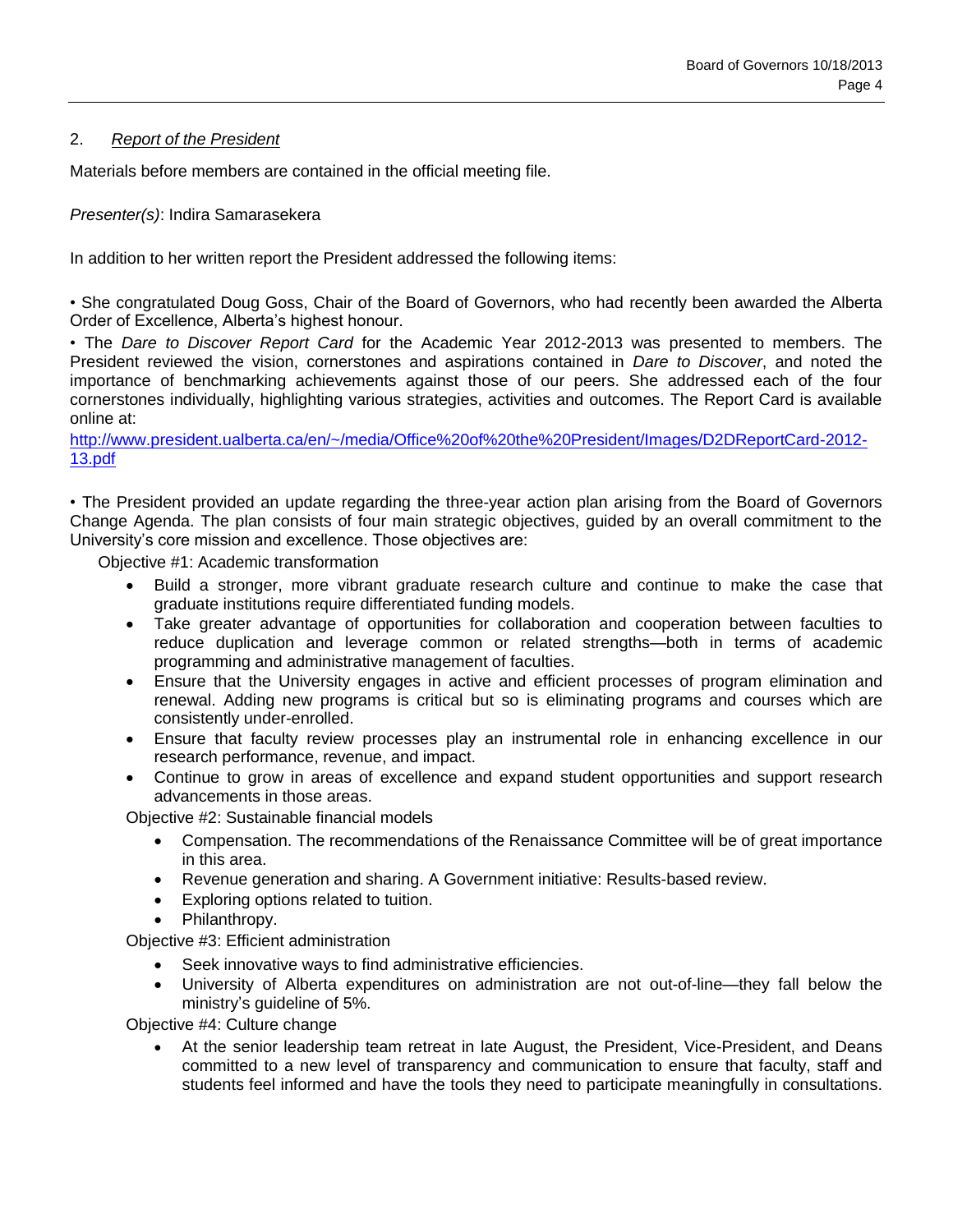The President noted that her weekly bulletin is being posted online, and a budget primer has been developed.

The President responded to questions and comments from members regarding the following matters: the impact of reduced Provincial funding for research; operating revenue per FTE; the impact of permanent residency rules on international students; challenges regarding graduate student funding; whether the recently released Alumni Impact Report might be useful in discussions with the Government of Alberta regarding funding; the need for revised metrics and for goal-setting; and whether there are plans to create new scholarships for international students.

Regarding the Change Agenda, the President will bring forward measures, timelines and milestones, reporting progress to the Board on a regular basis. Members engaged in a general discussion regarding goals and challenges surrounding Change Agenda.

#### 2.1 Dare to Discover Report Card

Materials before members are contained in the official meeting file.

The President addressed this item during her Report, recorded above.

#### 3. *Approval of Consent Agenda*

Materials before members are contained in the official meeting file.

#### *Presenter(s)*: Douglas O. Goss

The Chair noted that he would call for a seconded motion to accept all items on the Consent Agenda (items 3a through 3d8). He noted that any Board member might request removal of one or more items from the Consent Agenda and, in such case, full discussion of the item(s) would take place at an appropriate point in the Agenda. Having accepted the amended list of items to be included on the consent agenda, he would call for a further seconded motion to approve the items en masse. The Chair asked if any member wished to remove an item from the Consent Agenda so that it may be the subject of discussion.

Ms Hoveland requested that the Information Report from the Board University Relations Committee be removed, and Mr Kusmu asked to remove the Information Reports from the Board Finance and Property Committee and the Board Learning and Discovery Committee. The Chair further noted that he would remove the Chancellor's report to allow for verbal remarks. The motion was moved and seconded, as amended.

THAT the Board of Governors approve the Open Session Consent Agenda, as amended.

**Carried**

#### 3a. Approval of the Open Session Minutes of June 21, 2013

*Presenter(s)*: Douglas O. Goss

#### 3b. Approval of the Open Session Minutes of September 12, 2013 (Electronic Vote)

*Presenter(s)*: Douglas O. Goss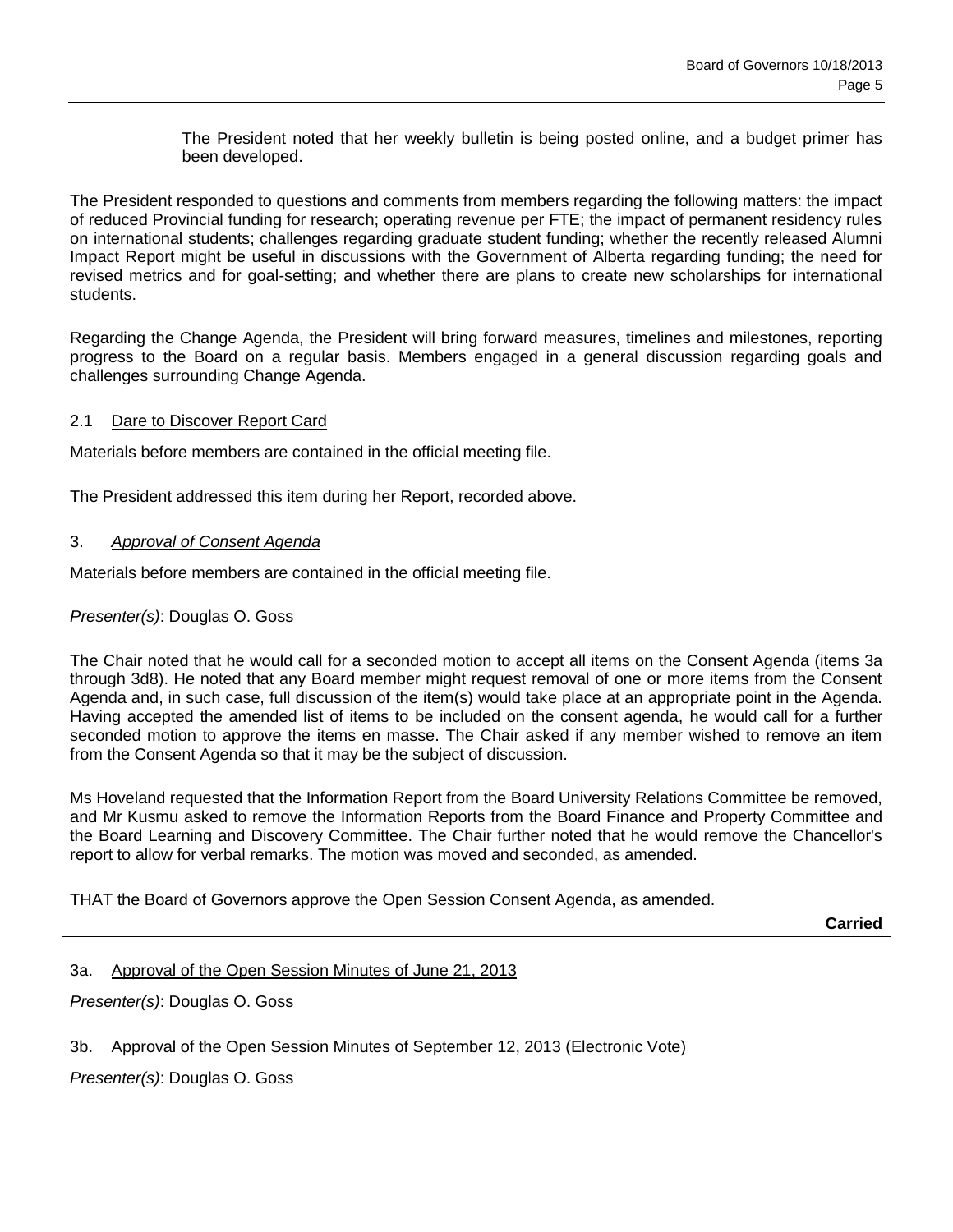## **INFORMATION REPORTS**

#### 3c1 Report of the Investment Committee

*Presenter(s)*: Bob Kamp

3c2 Report of the Audit Committee (withdrawn)

*Presenter(s)*: Don Matthew

#### 3c3 Report of the Finance and Property Committee

*Presenter(s)*: Dick Wilson

*Discussion*:

Ms Clark responded to a question from a member regarding whether the International Fee Differential would be increased.

#### 3c4 Report of the Human Resources and Compensation Committee

*Presenter(s)*: Robert H. Teskey

#### 3c5 Report of the Learning and Discovery Committee

#### *Discussion*:

The President responded to a question from a member regarding why the Provincial Government had rejected a proposal for the creation of a Masters of Arts program in Women's and Gender Studies.

#### 3c6 Report of the Safety, Health and Environment Committee

#### 3c7 Report of the University Relations Committee

#### *Presenter(s)*: Agnes Hoveland

#### *Discussion*:

Ms Hoveland asked Dr Pozega Osburn to describe the Advancing Alberta initiative which involves a select group of University of Alberta representatives visiting a small community and meeting with groups such as the local council, school boards, Rotary and adult education providers. They discuss the University, the community, changes in the Province, and how the University of Alberta has an impact. The team listens to the community's comments on how changes are affecting them, and asks what the community needs that the University can bring back. This is followed up with a response that will be of value to the community, such as a public lecture on an issue of interest.

#### **REGULAR REPORTS**

#### 3d1 Chancellor's Report (verbal update)

*Presenter(s)*: Ralph Young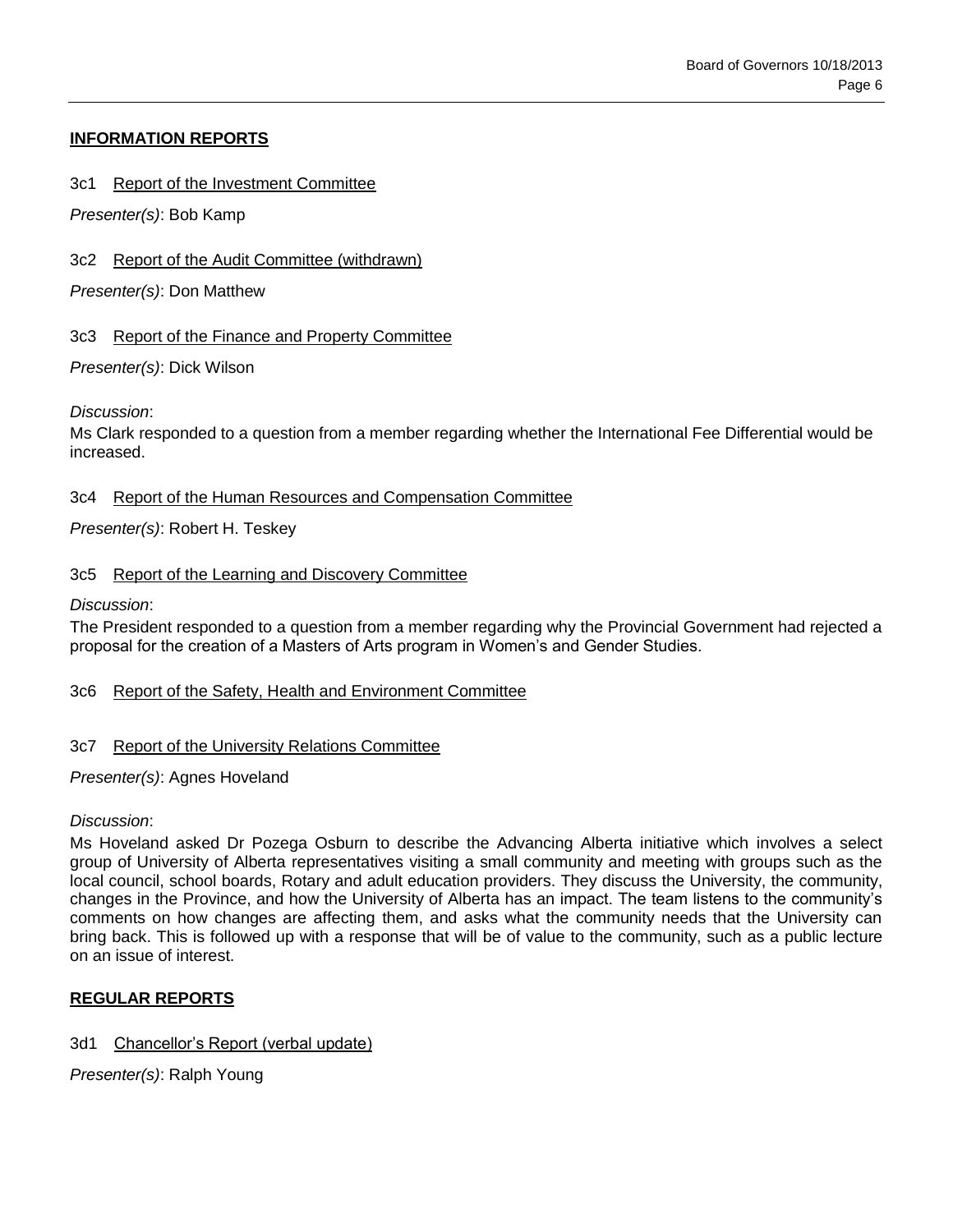*Discussion*:

The Chancellor reported that the Senate is committed to assist the Board of Governors in achieving the vision developed at the Board Strategic Planning Retreat. He also reported on community engagement activities, the task force on connecting communities, and USchool. He encouraged members to support the United Way campaign, currently underway.

3d2 Alumni Association

*Presenter(s)*: Don Fleming; Jane Halford

3d3 Students' Union

*Presenter(s)*: Petros Kusmu

3d4 Graduate Students' Association

*Presenter(s)*: Brent Epperson

3d5 Association of Academic Staff of the University of Alberta

*Presenter(s)*: Wayne Renke

This report was deferred to the Closed Session Agenda.

3d6 Non-Academic Staff Association

*Presenter(s)*: Christopher Pu

3d7 General Faculties Council

*Presenter(s)*: Mike Belosevic

3d8 Board Chair and Board Member Activity Report

*Presenter(s)*: Douglas O. Goss

## **ACTION ITEMS**

4. *Report of the Audit Committee*

*Presenter(s)*: Don Matthew

4.1 Board Audit Committee Terms of Reference

Materials before members are contained in the official meeting file.

Purpose of the Proposal: To review the Committee Terms of Reference and approve proposed changes.

The motion was moved and seconded.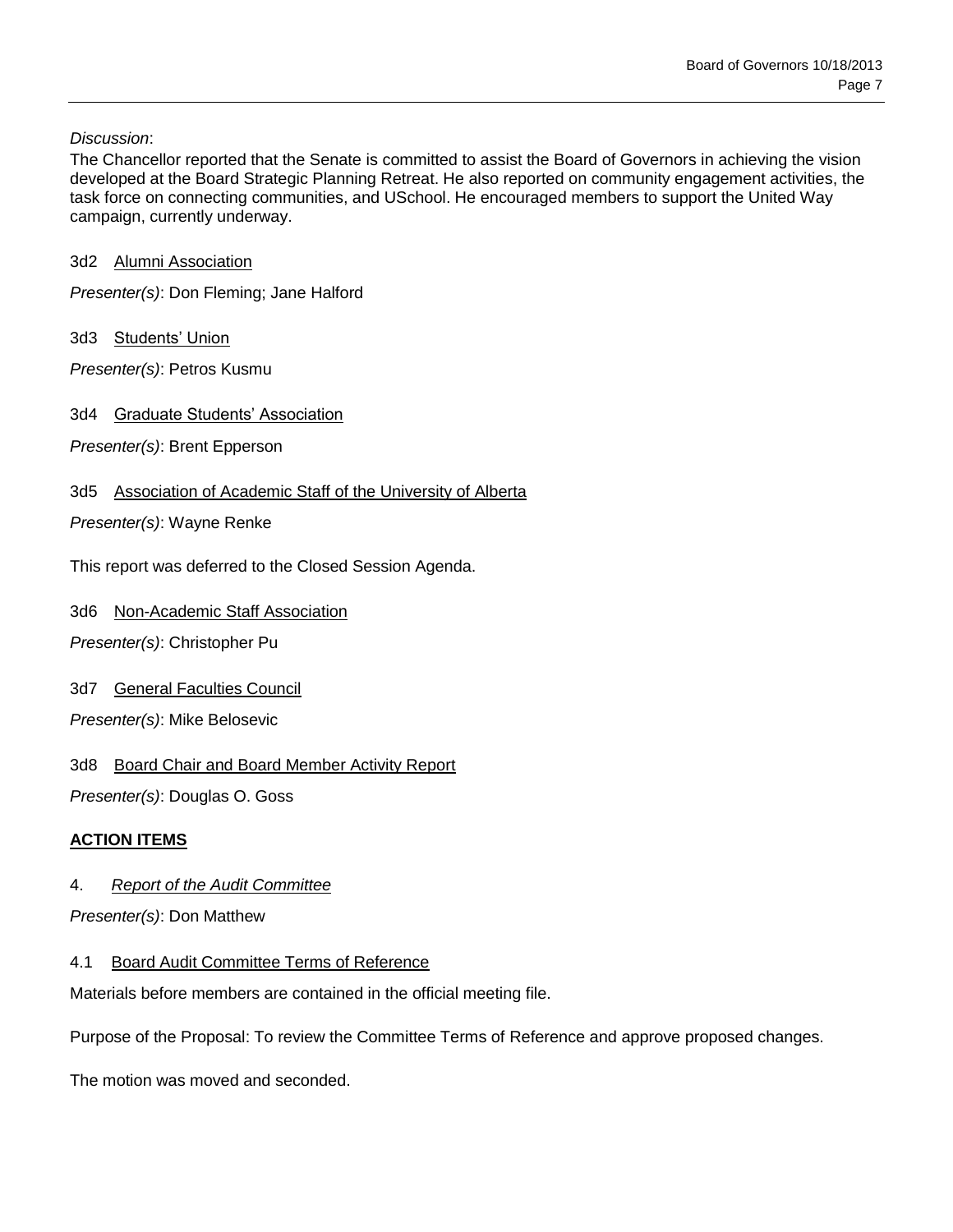THAT the Board of Governors, on the recommendation of the Board Audit Committee, approve the proposed changes to the Committee's Terms of Reference, as set forth in Attachment 1.

**Carried**

## 5. *Report of the Finance and Property Committee*

## *Presenter(s)*: Dick Wilson

5.1 Board Finance and Property Committee Terms of Reference

Materials before members are contained in the official meeting file.

Purpose of the Proposal: To approve the proposed changes to the Committee Terms of Reference.

The motion was moved and seconded.

THAT the Board of Governors, on the recommendation of the Board Finance and Property Committee, approve the proposed changes to the Committee's Terms of Reference, as set forth in Attachment 1.

**Carried**

#### 5.2 Supplemental Capital Expenditure Authorization Request (CEAR) for Innovation Centre for Engineering (ICE) Fit-Out Construction

#### *Presenter(s):* Don Hickey

Materials before members are contained in the official meeting file.

Purpose of the Proposal: Fit-out of the ICE building will provide much needed, purpose built, teaching and research space for 100 additional engineering faculty members and 900 additional engineering graduate students. As well, it will consolidate all of the engineering faculty members and a majority of the administrative functions required to achieve the faculty's long-term budget objectives.

#### *Discussion*:

Mr Hickey presented the item, outlining the scope of the project. He responded to a question from a member regarding whether there was potential financial support from the Provincial Government for this project.

The motion was moved and seconded.

THAT the Board of Governors, on the recommendation of Board Finance and Property Committee, approve an additional supplemental expenditure of forty-four million, six hundred and forty thousand dollars (\$44,640,000) in Canadian funds for a total revised project cost of one hundred and thirty four million, four hundred thousand (\$134,400,000), for the construction and fit-out of the Innovation Centre for Engineering (ICE).

**Carried**

5.3 Internal Loan/Bridge Financing for Innovation Centre for Engineering (ICE) Fit-Out Construction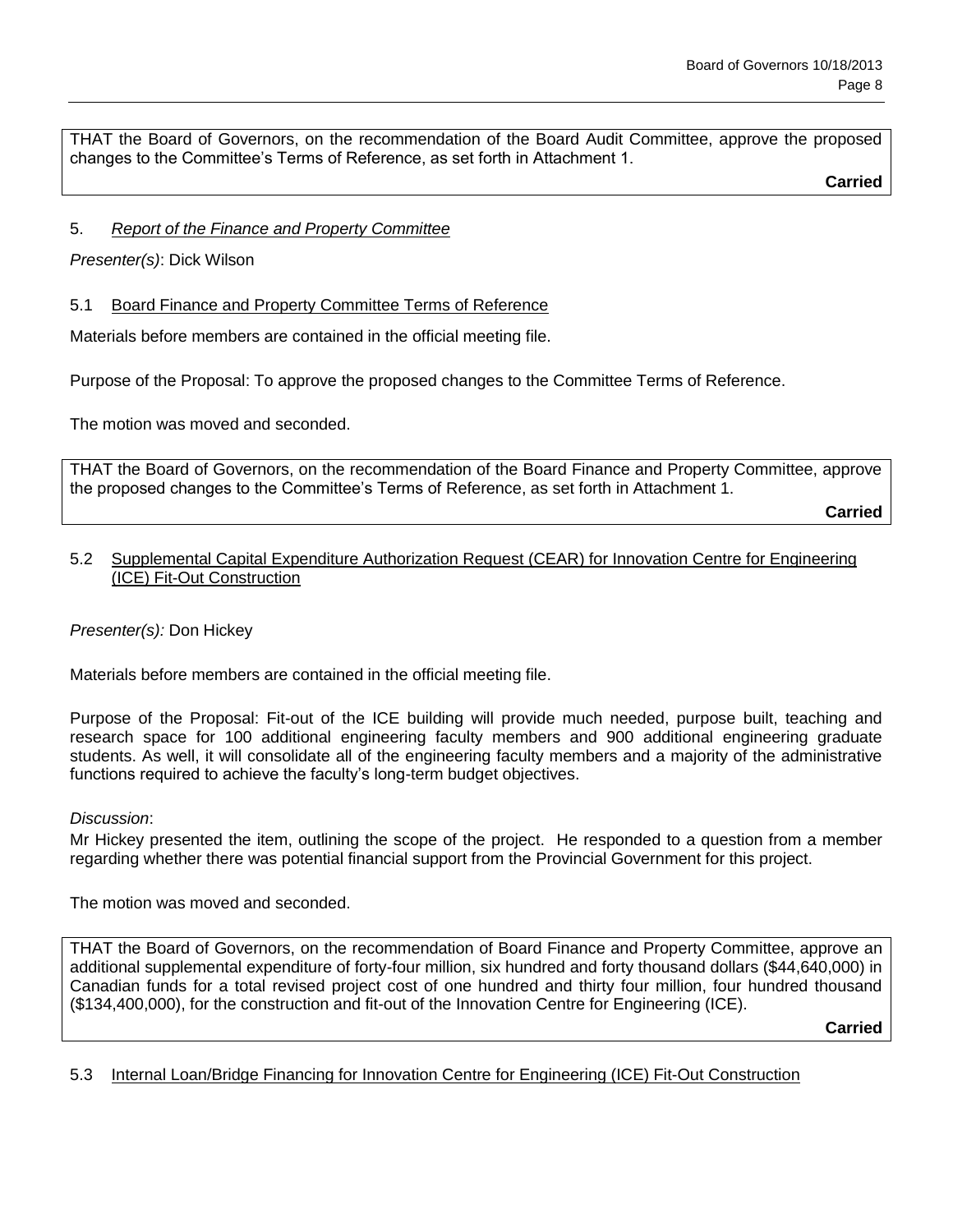*Presenter(s):* Phyllis Clark

Materials before members are contained in the official meeting file.

Purpose of the Proposal: Fit-up of the ICE buildings will provide much needed, purpose built, teaching and research space for 100 additional engineering faculty members and 900 additional engineering graduate students. As well, it will consolidate all of the engineering faculty members and a majority of the administrative functions required to achieve the faculty's long- term budget objectives.

*Discussion*:

Ms Clark outlined the funding for the project and described the internal loan policy.

The motion was moved and seconded.

THAT the Board of Governors, on the recommendation of the Board Finance and Property Committee, approve an internal loan for up to \$15,000,000 with a term up to 2 years for the construction of the Innovation Centre for Engineering (ICE).

**Carried**

#### 6. *Report of the Human Resources and Compensation Committee*

*Presenter(s)*: Robert H. Teskey

#### 6.1 Board Human Resources and Compensation Committee Terms of Reference

Materials before members are contained in the official meeting file.

Purpose of the Proposal: To review the Committee Terms of Reference and approve proposed changes.

The motion was moved and seconded.

THAT the Board of Governors, on the recommendation of the Board Human Resources and Compensation Committee, approve the proposed changes to the Committee's Terms of Reference, as set forth in Attachment 1.

**Carried**

#### 7. *Report of the Learning and Discovery Committee*

*Presenter(s)*: Shenaz Jeraj

#### 7.1 Draft Letter of Expectation (LOE)

Materials before members are contained in the official meeting file.

*Presenter(s)*: Martin Ferguson-Pell

Purpose of the Proposal: To endorse the Letter of Expectation between the Ministry of Enterprise and Advanced Education (EAE) and the University of Alberta. This Letter of Expectation is an agreement between the Board of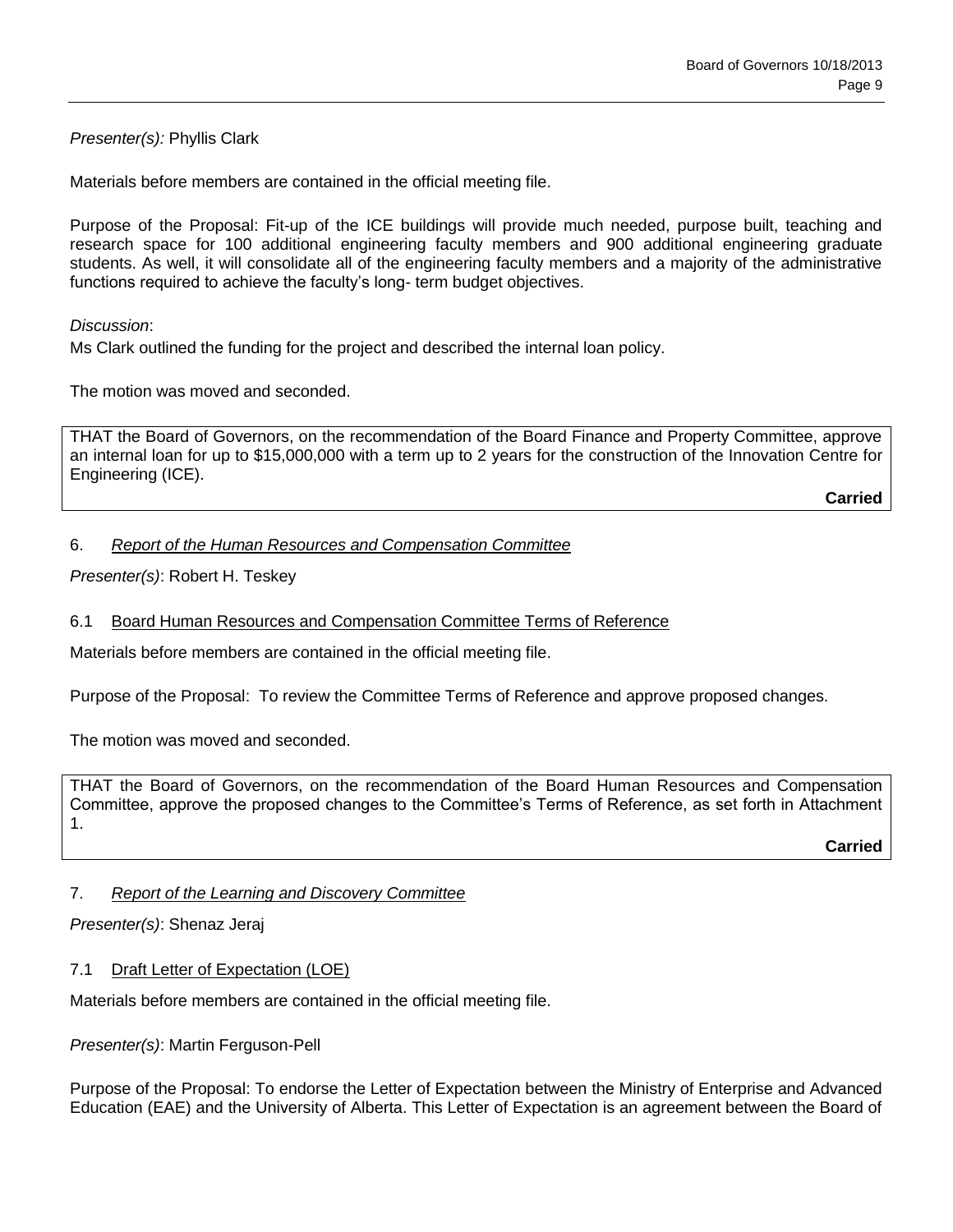Governors of the University of Alberta and the Minister regarding high level outcomes and responsibilities for both parties.

#### *Discussion*:

Dr Ferguson-Pell presented the item, outlining the process to date. He noted that the document will have four sections on the expectations of the government, the expectations of Campus Alberta, the expectations of the CARI sector, and the expectations of the University of Alberta. Although this section of the Letter is being drafted by the University of Alberta, the text will be part of a letter from the Government of Alberta to the University. He described the governance process that led to this recommendation of Board approval.

He responded to questions and comments from members regarding the following matters: whether the wording of the letter might allow the Government to determine the competencies and attributes required; the purpose of the Letter of Expectation and whether it might be used as a framework for results-based budgeting in the future; whether the Letter would result in favourable outcomes for the University; and a concern that the scope might increase the Government's authority.

The motion was moved and seconded.

THAT the Board of Governors endorse the Letter of Expectation (LOE) 2013 as provided by the Ministry of Enterprise and Advanced Education (EAE), and as recommended by the Board Learning and Discovery Committee, to take effect upon signing by the Minister of EAE and the Chair of the Board of Governors for the University of Alberta.

#### **Ms Hoveland, Mr Minsos, and Dr Belosevic Opposed Carried**

#### 8. *Report of the Safety, Health and Environment Committee*

*Presenter(s)*: Steven LePoole

#### 8.1 Board Safety, Health and Environment Committee Terms of Reference

Materials before members are contained in the official meeting file.

Purpose of the Proposal: To review the Committee Terms of Reference and approve proposed changes.

#### *Discussion*:

This proposal expands the Committee's mandate to include receiving, reviewing, and providing recommendations on management strategies and programs to create a culture of enterprise-wide risk and compliance at the University relating to environmental, health, safety and security issues.

The motion was moved and seconded.

THAT the Board of Governors, on the recommendation of the Board Safety, Health and Environment Committee, approve the proposed changes to the Committee's Terms of Reference, as set forth in Attachment 1.

**Carried**